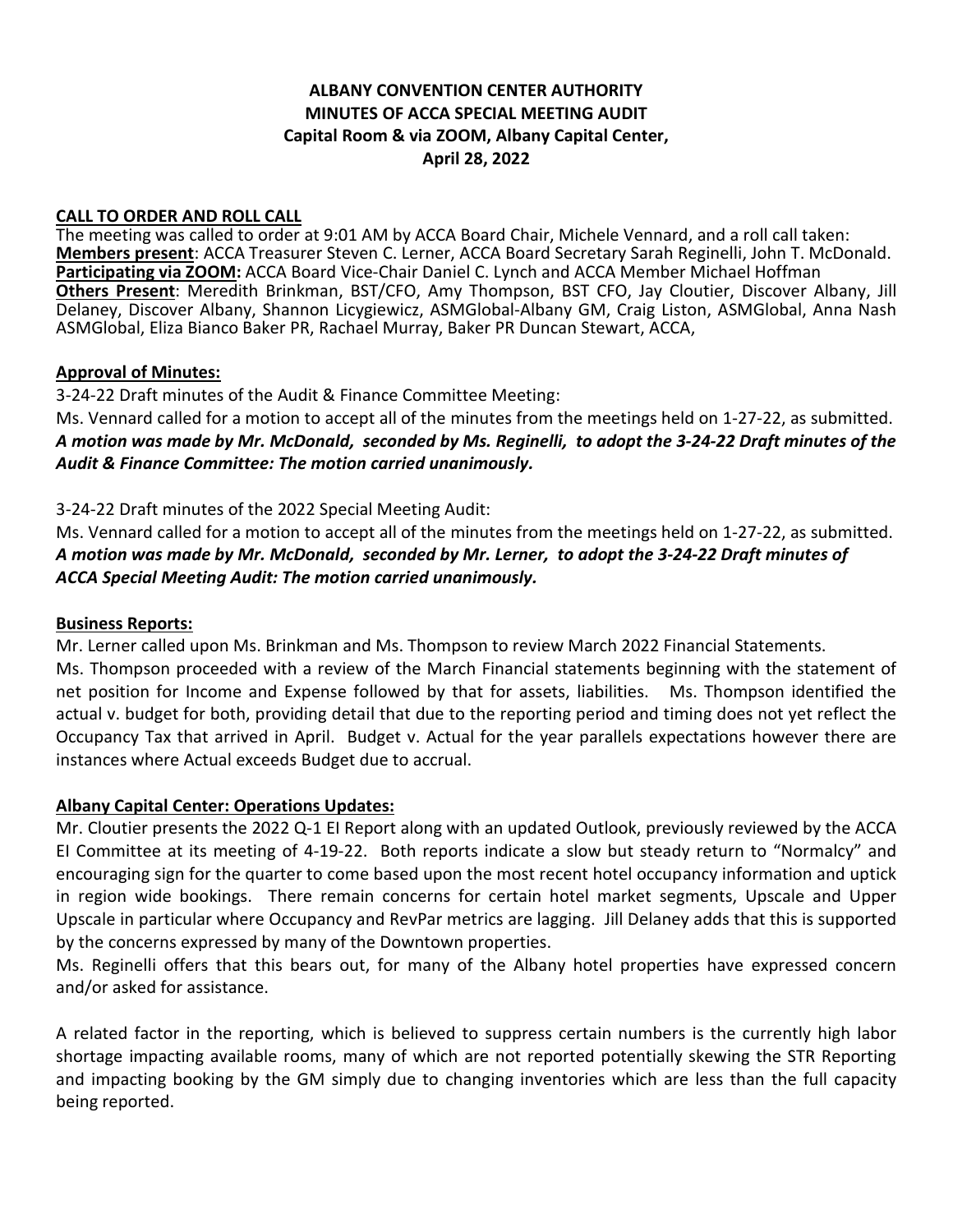# **Page 2 of 2 4-28-22**

## **Albany Capital Center: Operations Updates (Continued):**

Ms. Vennard defines this as being the result of a different type of business, smaller bookings, and an as yet unsettled market.

Ms. Delaney notes that STR may need to make adjustments, but the concern is for what is likely a temporary condition that would not be required in the long run, it being perhaps better to wait out the recovery.

### **9:15AM Mr. McDonald leaves the meeting**

Ms. Licygiewicz introduces both Craig Liston and Anna Nash of ASMGlobal who are in town to review the progress of recovery and provide support from the corporate level to this facility and the destination.

Ms. Licygiewicz reviews the sales and marking update, highlighting the month-to-month improvements in bookings, stabilization of cancellations, reduction of postponements, March over February and both over this past January which was heavily impacted by both cancellations and postponements. While there is an uptick in bookings, many occur 10-15 days out, and the established calendar is being modified, including for the future, such that those events normally contracted and repeated each year in Q-1 are permanently moving to Q-2 and beyond. Currently this is creating gaps in the calendar for the outlying years. Of the 9 cancellations 4 have re-booked and turn aways continue due to lack of available dates and market compression.

Mr. Lerner, when rebooking are the attendance numbers up or down?

Ms. Licygiewicz: It varies, some are, some are not, but most are holding the previous number in hopes that it will be achieved. The possible exception of which we have several recent examples are the NFP galas/Fundraisers, with attendee numbers exceeding projections.

Mr. Stewart: Are Hybrids still part of the mix?

Ms. Licygiewicz: Occasionally, but not with the frequency of before, the market is now more often either in person or remote but not combined.

As a follow up to the previous report, ASMGlobal will be setting the FY 2023 event budget by 7-1-22.

Ms. Vennard: what is the status of the Sports Fdn in planning for upcoming NCAA events? \

Ms. Delaney: 1 meeting held, another planned for 5 May, concern is for meeting client expectations given room block drop off and low participation in fan fest events as most recently observed in Buffalo, NY. The concern is expanded due to the many other limiting factors such as restrictions on logo use and reduction in ticket related incentives which combine to suppress sponsorship. The cost to any destination increases dramatically, a topic for discussion when Discover Albany next meets with the league reps.

Mr. Stewart: As part of those discussions, it would be important to leverage the ancillary meetings business, traditionally those relate to rule discussions and scheduling that accompany these tournaments, if not held at the ACC then at the hotels as means of increasing the EI beyond simply that related to game day attendee spending.